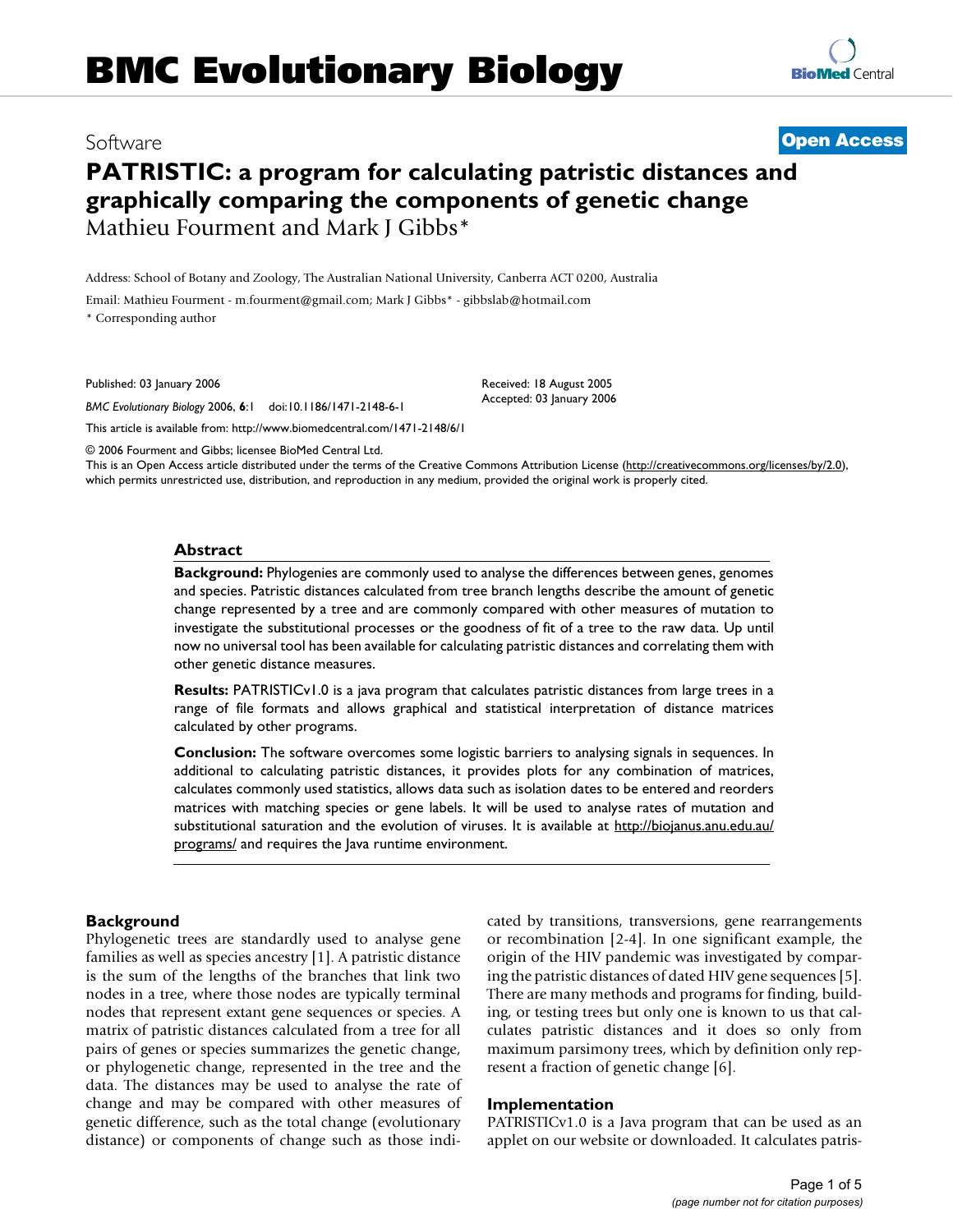

#### Figure 1

A screenshot of PATRISCTICv1.0 in operation with a plot of patristic distances calculated from two different regions of bunyavirus segment S sequences. The green points represent paired distances that are more than two standard deviations from the mean difference. A regression is shown in red, the distances matrices from which the plot was calculated are shown as columns on the right and an window for entering formulae and altering the scale is shown in the foreground.

tic distances from trees, generates scatter plots from ordered pairs of distances and calculates correlation coefficients and other statistics from distance matrices. It reads trees in variants of the Newick format, including the NEXUS variant used by the package PAUP [6] and the variants used by the programs MEGA [6], PHYLIP [8], CLUS-TALX [9] and TREEPUZZLE [10]. An algorithm that traverses the various textual representations of trees [11] was used to calculate the patristic distances, along with code that permitted different tree-text formats to be read, permitted the easy selection of matrices for plotting from a large number of stored matrices and permitted matrices and plots to be displayed. PATRISTICv1.0 runs on Windows, Mac and Linux systems with the Java Runtime Environment. A patristic distance matrix from a tree of 187 gene sequences was calculated in 12 seconds in a PC with an AMD CPU at 2.2 GHz and 256 RAM using the JRE 1.5. PATRISTICv1.0 was tested by calculating patristic distances by hand across several small trees and in every case the results of the program were found to be accurate.

The program also recognises distance matrices calculated by other programs from other components of sequence data, such as evolutionary distances calculated from pairwise sequence comparisons. It reads distance matrices generated by the programs MEGA, PAUP and PHYLIP. For the current version, these externally generated matrices must be presented as upper-right or lower-left hemimatrices or a column. Other measures of that can be converted into distances, such as the isolation dates of virus samples, may be entered for each species or gene as real numbers. If sample times are entered directly PATRISTICv1.0 will generate a matrix of time differences between the species or sequences.

The order of sequences or species represented in a tree almost always differs from the order in the original data file from which the tree was found. Hence to plot patristic distances against distances calculated by other methods or patristic distances from two trees, the program automatically reorders matrices with matching sequence or species labels. Matrices may also be edited and reordered within an editing window.

A regression is calculated from the ordered pairs of distances when two matrices are plotted against each other (Figure 1) and simple statistics such as the sums of the distances are displayed. Correlation coefficients, differences and quotients between the ordered pairs of distances may also be calculated using PATRISTICv1.0, as may the mean and standard deviation of the differences or quotients, and the program has a facility to enter other formulae so that other statistics can be calculated.

Points on a plot that lie outside a chosen multiple of the standard deviation are identified by colour. Points are also automatically identified on a plot when the mouse cursor is moved over them. A zoom feature allows the user to focus on a specific part of a plot by choosing the minimum and maximum distances for the two axes which correspond to the two distance matrices. Plots of distance matrices may be inverted relative to the axes by a single mouse click. The user can also determine the scale used on the axes as well as the dot size.

Plots may be saved as postscript or jpeg files allowing editing in graphics software in a vectorial or bitmap format. The program also allows distance matrices to be saved in a coma separated value format (CSV) as a full matrix or as columns so that they may be entered into a spreadsheet program. Matrices can also be saved in the DIP format used by the software DIPLOMO [12].

#### **Results and Discussion**

Maximum likelihood (ML) methods provide the best estimates of evolutionary change and genetic difference by modelling substitutions. Models are used to calculate branch-lengths (genetic change) that take into account the superimposition of substitutions and the similarities between one sequence or taxon and all others represented in the dataset [13]. Hence, some patristic distances from ML trees are greater than the equivalent estimates of genetic distance, when the genetic distances are based on pair-wise comparisons between the raw sequences. The converse also occurs if patristic distances are calculated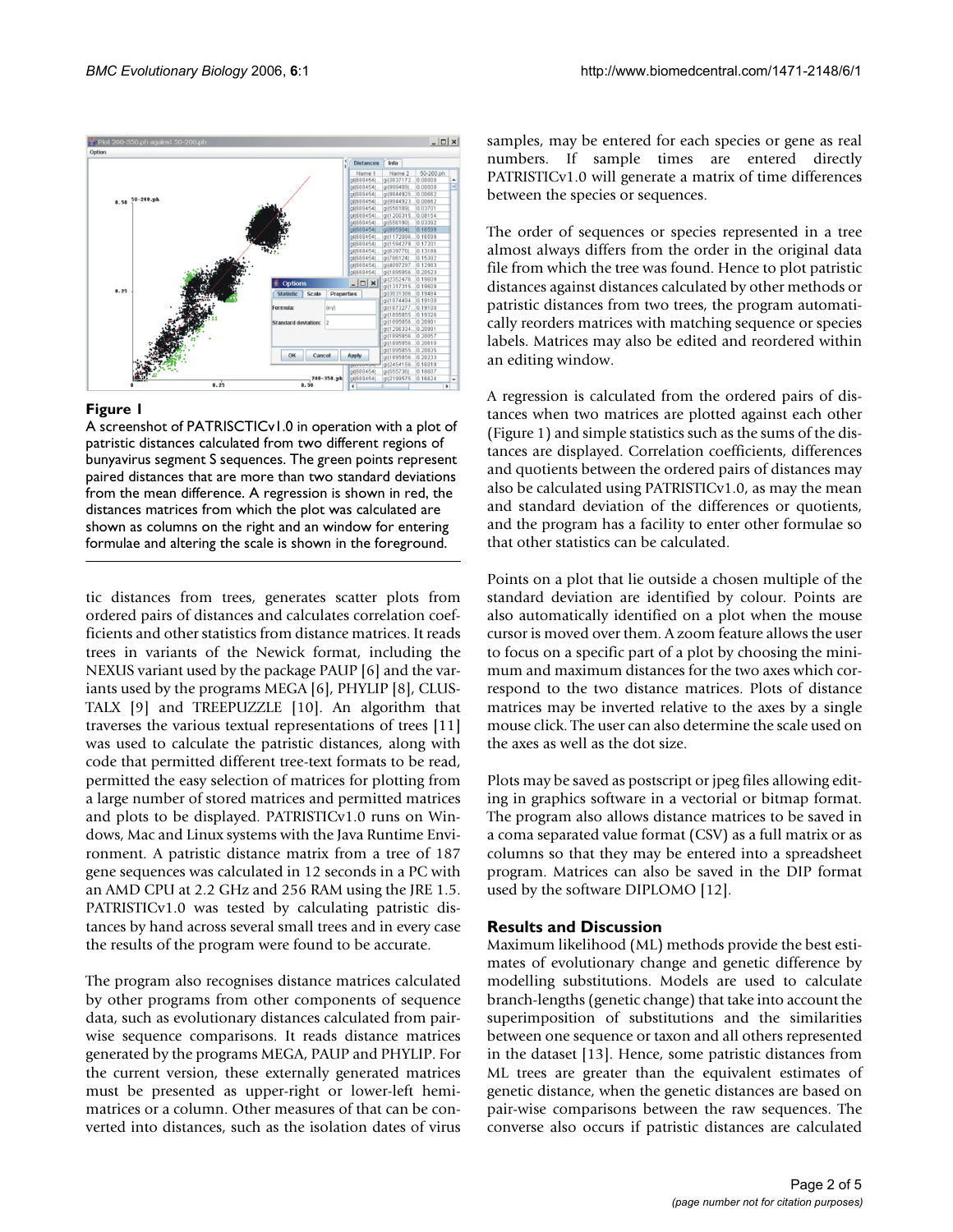

#### **Figure 2**

Plots generated using PATRISTICv1.0 of: (A) patristic distances from an ML tree and matching uncorrected evolutionary distances calculated from bunyavirus RNA polymerase gene sequences, (B) patristic distances calculated from the neuraminidase and RNA cap-binding protein genes of a set of influenza A virus N1 subtype isolates with a regression line drawn for all points, (C) patristic distances calculated from the nucleocapsid protein amino acid sequences and the equivalent nucleotide sequences of bunyaviruses, (D) patristic distances from an ML tree of the neuraminidase genes of influenza virus isolates and the differences in years between times of isolation of the isolates.

from a maximum parsimony tree, since characters that do not conform to the cladistic definition of phylogenetic information (autapomorphies and homoplasies) are discounted. To demonstrate one of those effects we used PATRISTICv1.0 to plot patristic distances against uncorrected evolutionary distances, where the patristic distances were calculated from an ML tree of bunyavirus RNA polymerase gene sequences and the evolutionary distances were obtained from pair-wise comparisons of the same sequences without reference to a tree (Figure 2A). It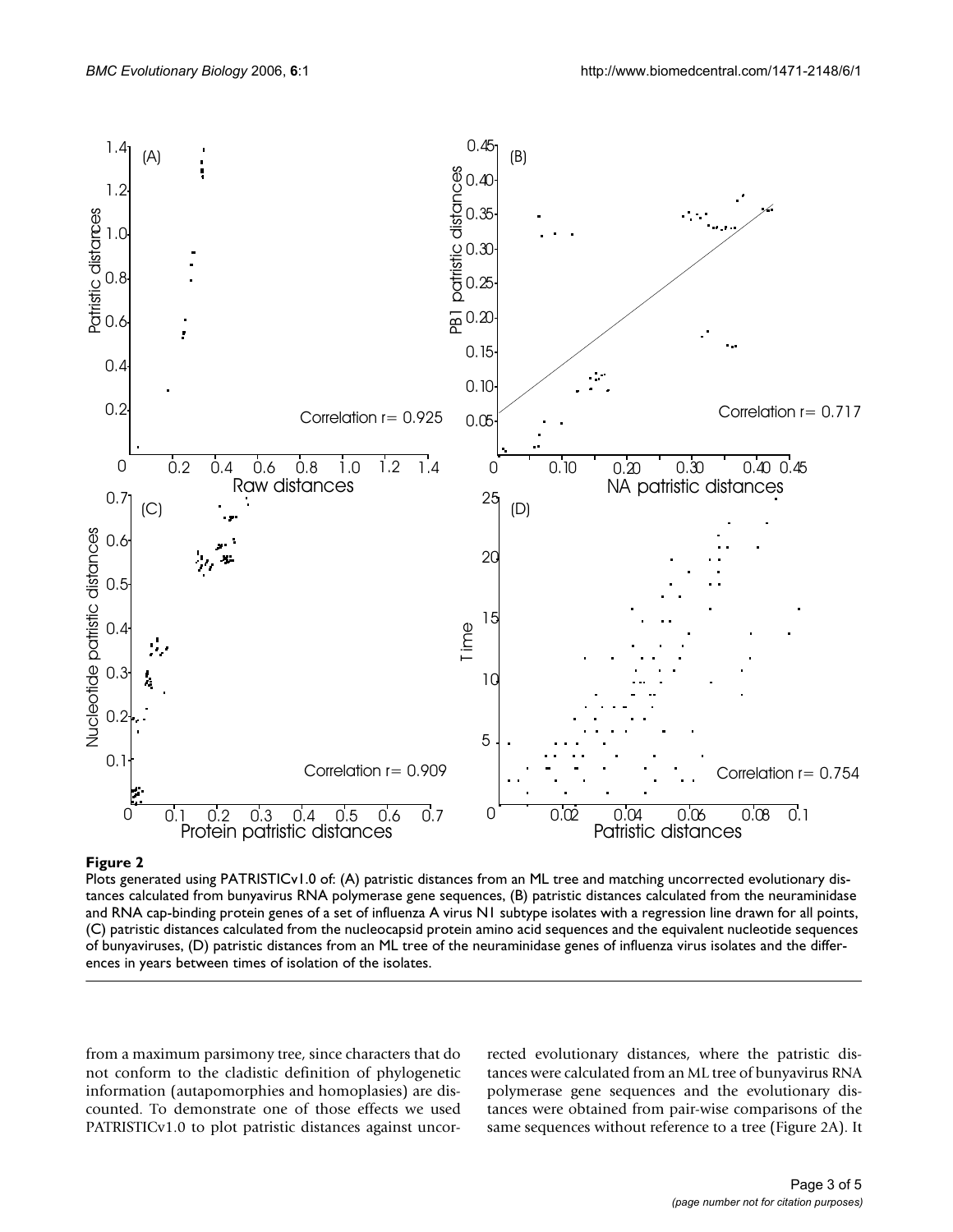can be seen that whereas the evolutionary (raw) distances increased linearly the patristic distances were greater and increased exponentially.

Another use of patristic distances is to investigate recombinational processes. A low correlation between distances obtained from different genes may indicate a recombinational process such as horizontal gene transfer [14]. Influenza A viruses undergo a recombinational process, known as reassortment, that produces incongruities much like those produced by horizontal gene transfer, but on a smaller scale [15], and the incongruities may be identified as poorly correlated patristic distances. We detected incongruities probably due to reassortment by plotting patristic distances calculated from the neuraminidase (NA) and RNA cap-binding protein (PB2) genes of a set of influenza A virus N1 subtype isolates (Figure 2B); we found that the majority of the points lie close to the regression line and appear to increase linearly, whereas some points fall well off the line. Even when there has been no recombination, different measures of genetic difference from the same set of organisms may not correlate linearly. The rates of change in nucleotide sequences and the amino acid sequences they encode do not vary linearly because of the redundancy in the genetic code and because some sites reach a saturation point of superimposed substitutions. We demonstrated the effect by plotting patristic distances calculated from the nucleocapsid protein amino acid sequences and the equivalent nucleotide sequences of bunyaviruses (Figure 2C); the patristic distances from the nucleotide sequence tree increased at a greater rate than the equivalent patristic distances from the amino acid tree.

Patristic distances have broader uses as it is sometimes of value to compare them with other data, such as data related to time or geographic distribution. For example, comparisons of the times of isolation and the distances between the sequences of influenza A virus strains describe an important process whereby the older strains are being eliminated from global circulation and being replaced by new strains. Figure 2D shows that the patristic distances from an ML tree of the neuraminidase genes of a set of influenza virus isolates correlated with the differences in years between the times of isolation of the isolates.

#### **Conclusion**

A phylogenetic tree usually represents signals drawn from many sites in the sequences from which it was inferred, and it represents a hierarchy of those signals that may be nested. Hence, the relationships between phylogenetic trees and sequences of interest are often complex and obscure. Comparisons of patristic distances and other measures of genetic change allow the relationships to be analysed. PATRISTICv1.0 was developed to permit expedient comparisons and analyses. The program reads trees and distance matrices produced by the most commonly used software without editing. Re-formatting is a time consuming element of multiple sequence and phylogenetic analysis and for that reason PATRISTICv1.0 creates no new intermediate formats. The need to re-order distance data from gene sequences or species was a major barrier that previously hindered analyses and that problem has been solved. The program is likely to be used to analyse recombination, rates of mutation and substitutional saturation and the evolution of rapidly evolving entities such as viruses.

#### **Availability and requirements**

**Project name:** Patristic

**Project home page:** [http://biojanus.anu.edu.au/pro](http://biojanus.anu.edu.au/programs/) [grams/](http://biojanus.anu.edu.au/programs/)

**Operating system(s):** Platform independent

**Programming language:** Java

**Other requirements:** Java 1.41 or higher [http://](http://java.sun.com) [java.sun.com](http://java.sun.com)

**Any restrictions to use by non-academics:** None

#### **References**

- 1. Grus WE, Shi P, Zhang YP, Zhang J: **[Dramatic variation of the](http://www.ncbi.nlm.nih.gov/entrez/query.fcgi?cmd=Retrieve&db=PubMed&dopt=Abstract&list_uids=15790682) [vomeronasal pheromone receptor gene repertoire among](http://www.ncbi.nlm.nih.gov/entrez/query.fcgi?cmd=Retrieve&db=PubMed&dopt=Abstract&list_uids=15790682) [five orders of placental and marsupial mammals.](http://www.ncbi.nlm.nih.gov/entrez/query.fcgi?cmd=Retrieve&db=PubMed&dopt=Abstract&list_uids=15790682)** *Proc Natl Acad Sci USA* 2005, **102:**5767-72.
- 2. Hayward DC, Bastiani MJ, Trueman JWH, Truman JW, Riddiford LM, Ball EE: **[The sequence of Locusta RXR homologous to Dro](http://www.ncbi.nlm.nih.gov/entrez/query.fcgi?cmd=Retrieve&db=PubMed&dopt=Abstract&list_uids=10502114)[sophila Ultraspiracle, and its evolutionary implications.](http://www.ncbi.nlm.nih.gov/entrez/query.fcgi?cmd=Retrieve&db=PubMed&dopt=Abstract&list_uids=10502114)** *Dev Genes Evol* 1999, **209:**564-71.
- 3. Broughton RE, Stanley SCE, Durrett RT: **[Quantification of Homo](http://www.ncbi.nlm.nih.gov/entrez/query.fcgi?cmd=Retrieve&db=PubMed&dopt=Abstract&list_uids=12116430)plasy for Nucleotide Transitions and Transversions and a [reexamination of Assumptions in Weighted Phylogenetic](http://www.ncbi.nlm.nih.gov/entrez/query.fcgi?cmd=Retrieve&db=PubMed&dopt=Abstract&list_uids=12116430) [Analysis.](http://www.ncbi.nlm.nih.gov/entrez/query.fcgi?cmd=Retrieve&db=PubMed&dopt=Abstract&list_uids=12116430)** *Syst Biol* 2000, **49:**617-627.
- 4. Herniou EA, Luque T, Chen , Vlak JM, Winstanley D, Cory JS, O'Reilly DR: **[Use of Whole Genome Sequence Data To Infer Baculo](http://www.ncbi.nlm.nih.gov/entrez/query.fcgi?cmd=Retrieve&db=PubMed&dopt=Abstract&list_uids=11483757)[virus Phylogeny.](http://www.ncbi.nlm.nih.gov/entrez/query.fcgi?cmd=Retrieve&db=PubMed&dopt=Abstract&list_uids=11483757)** *J Virol* 2001, **75:**8117-8126.
- 5. Korber B, Muldoon M, Theiler J, Gao F, Gupta R, Lapedes A, Hahn BH, Wolinsky S, Bhattacharya T: **[Timing the Ancestor of the](http://www.ncbi.nlm.nih.gov/entrez/query.fcgi?cmd=Retrieve&db=PubMed&dopt=Abstract&list_uids=10846155) [HIV-1 Pandemic Strains.](http://www.ncbi.nlm.nih.gov/entrez/query.fcgi?cmd=Retrieve&db=PubMed&dopt=Abstract&list_uids=10846155)** *Science* 2000, **288:**1789-1796.
- 6. Swofford DL: **PAUP\*. Phylogenetic Analysis Using Parsimony (\*and Other Methods) Version 4.** Sinauer Associates, Sunderland, Massachusetts; 2003.
- 7. Felsenstein J: **PHYLIP Phylogeny Inference Package (Version 3.2).** *Cladistics* 1989, **5:**164-166.
- 8. Kumar S, Tamura K, Nei M: **[MEGA3: Integrated software for](http://www.ncbi.nlm.nih.gov/entrez/query.fcgi?cmd=Retrieve&db=PubMed&dopt=Abstract&list_uids=15260895) [Molecular Evolutionary Genetics Analysis and sequence](http://www.ncbi.nlm.nih.gov/entrez/query.fcgi?cmd=Retrieve&db=PubMed&dopt=Abstract&list_uids=15260895) [alignment.](http://www.ncbi.nlm.nih.gov/entrez/query.fcgi?cmd=Retrieve&db=PubMed&dopt=Abstract&list_uids=15260895)** *Briefings in Bioinformatics* 2004, **5:**150-163.
- 9. Thompson JD, Gibson TJ, Plewniak F, Jeanmougin F, Higgins DG: **[The](http://www.ncbi.nlm.nih.gov/entrez/query.fcgi?cmd=Retrieve&db=PubMed&dopt=Abstract&list_uids=9396791) [ClustalX windows interface: flexible strategies for multiple](http://www.ncbi.nlm.nih.gov/entrez/query.fcgi?cmd=Retrieve&db=PubMed&dopt=Abstract&list_uids=9396791) [sequence alignment aided by quality analysis tools.](http://www.ncbi.nlm.nih.gov/entrez/query.fcgi?cmd=Retrieve&db=PubMed&dopt=Abstract&list_uids=9396791)** *Nucleic Acids Research* 1997, **25:**4876-4882.
- 10. Schmidt HA, Strimmer K, Vingron M, Von Haeseler A: **[TREE-PUZ-](http://www.ncbi.nlm.nih.gov/entrez/query.fcgi?cmd=Retrieve&db=PubMed&dopt=Abstract&list_uids=11934758)[ZLE: maximum likelihood phylogenetic analysis using quar](http://www.ncbi.nlm.nih.gov/entrez/query.fcgi?cmd=Retrieve&db=PubMed&dopt=Abstract&list_uids=11934758)[tets and parallel computing.](http://www.ncbi.nlm.nih.gov/entrez/query.fcgi?cmd=Retrieve&db=PubMed&dopt=Abstract&list_uids=11934758)** *Bioinformatics* 2002, **18:**502-504.
- 11. **Newick** [[http://evolution.genetics.washington.edu/phylip/](http://evolution.genetics.washington.edu/phylip/newick_doc.html) [newick\\_doc.html](http://evolution.genetics.washington.edu/phylip/newick_doc.html)]